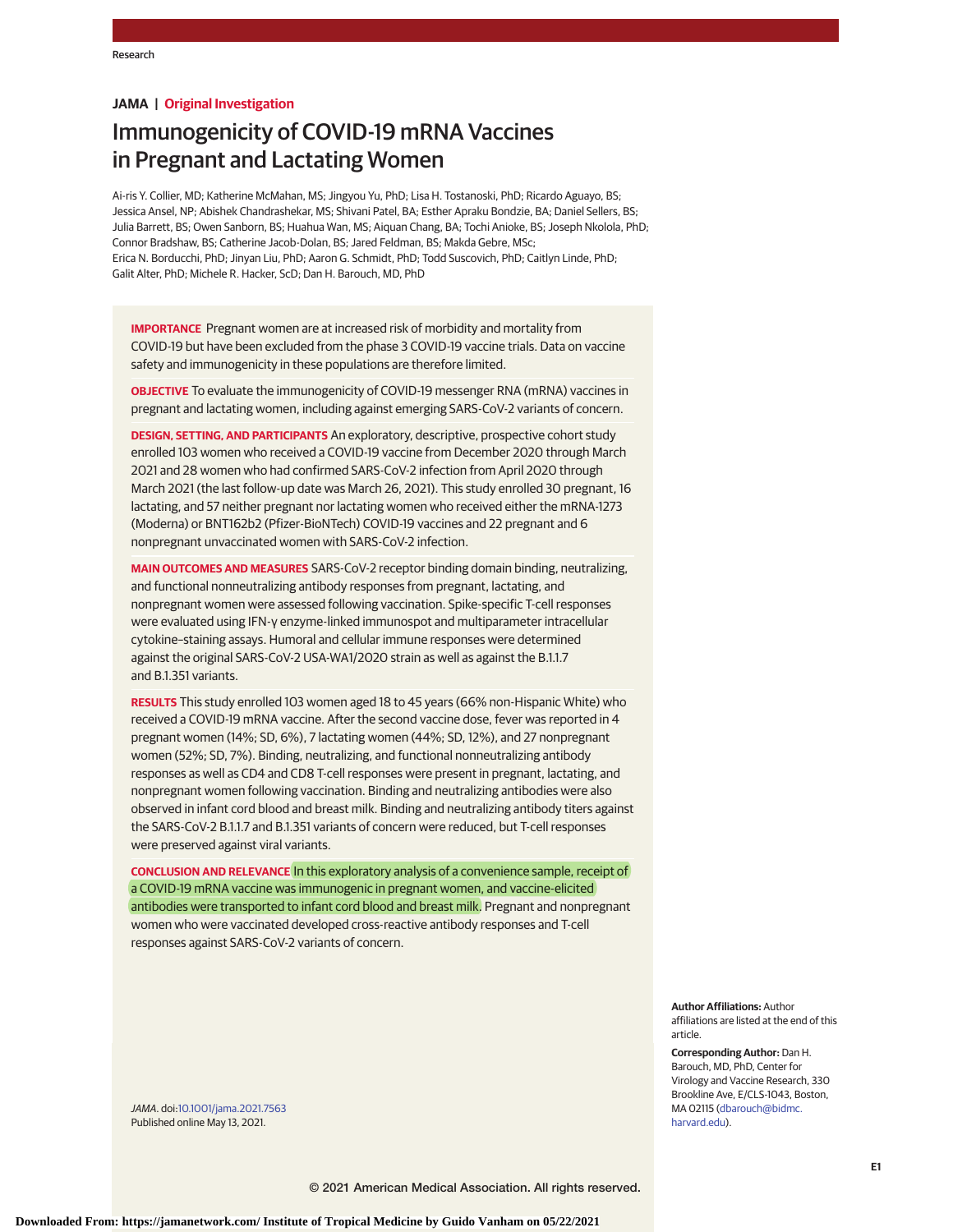regnant women with symptomatic COVID-19 have a higher risk of intensive care unit admission, mechanical ventilation, and death compared with other women in their reproductive years.<sup>1</sup> Increases in preterm birth and stillbirth also have been observed in pregnancies complicated by COVID-19.2 Maternal-fetal virus transmission in utero is rare, $^2$  and it appears that newborns receive passive immunity through antibody transfer via the placenta and from breast milk following natural infection.<sup>3,4</sup> Vaccination during pregnancy has reduced maternal morbidity and mortality from influenza and neonatal morbidity from pertussis through passive immunity.<sup>5,6</sup>

The theoretical risks of COVID-19 vaccination in pregnancy and during lactation are limited, and the current vaccines have a favorable safety profile and high efficacy in nonpregnant individuals. The Centers for Disease Control and Prevention<sup>7</sup> recommended that pregnant and lactating women have access to the available COVID-19 vaccines. In the month following Emergency Use Authorization of 2 COVID-19 messenger RNA (mRNA) vaccines in December 2020, 11 087 pregnant women received a COVID-19 vaccine in the United States.<sup>8</sup> However, pregnant and lactating women were excluded from phase 3 vaccine efficacy trials<sup>9-11</sup>; thus, data on vaccine safety and immunogenicity in these populations remain limited.

New genetic variants have evolved from the initial SARS-CoV-2 sequence. The D614G variant is associated with enhanced infectivity, $12$  the B.1.1.7 variant is associated with greater transmissibility,<sup>13</sup> and the B.1.351 variant appears to evade natural immunity from prior infection $14,15$  and partially escapes from neutralizing antibodies. The objective of this study was to assess the immunogenicity of the current COVID-19 mRNA vaccines in pregnant and lactating women against both the original SARS-CoV-2 USA-WA1/2020 strain as well as against the B.1.1.7 and B.1.351 variants of concern.

# **Methods**

## Study Population

The Beth Israel Deaconess Medical Center institutional review board approved this study and the parent biorepository study; participants provided written informed consent. We conducted an exploratory, descriptive cohort study of women 18 years or older who had received a COVID-19 vaccine from December 2020 through March 2021 or had had confirmed SARS-CoV-2 infection from April 2020 through March 2021 using samples collected in a larger hospital-wide, prospective data and tissue biorepository. The date of the last follow-up was March 26, 2021.

To recruit participants planning to be vaccinated, we screened clinic schedules; to recruit participants with confirmed infection, we also screened inpatient admissions. Participants also self-referred from flyers posted in the hospital. All participants provided blood, some provided infant cord blood at delivery, and some provided breast milk. Samples were collected close to each vaccine dose and 2 to 8 weeks after the second dose for the mRNA-1273 (Moderna)

# **Key Points**

**Question** What is the immunogenicity of COVID-19 messenger RNA (mRNA) vaccines in pregnant and lactating women?

**Findings** In this cohort study involving 103 women who received a COVID-19 mRNA vaccine, 30 of whom were pregnant and 16 of whom were lactating, immunogenicity was demonstrated in all, and vaccine-elicited antibodies were found in infant cord blood and breast milk. Pregnant and nonpregnant vaccinated women developed cross-reactive immune responses against SARS-CoV-2 variants of concern.

**Meaning** In a small convenience sample, COVID-19 mRNA vaccines were immunogenic in pregnant and lactating women and induced immune responses against SARS-CoV-2 variants.

or BNT162b2 (Pfizer-BioNTech) COVID-19 vaccine. The analysis presented herein includes pregnant, lactating, and nonpregnant women aged 18 to 45 years who were vaccinated or infected (Table 1). To further characterize the study population, participants were asked to provide their race and ethnicity based on specified categories for each; they could select multiple race categories. Participants also reported if they had fever symptoms following either vaccine dose.

#### Enzyme-Linked Immunosorbent Assay

SARS-CoV-2 spike receptor binding domain (RBD)–specific binding antibodies in serum and milk were assessed by enzyme-linked immunosorbent assay (ELISA) (Table 2). The 96-well plates were coated with 2 μg/mL of wild-type SARS-CoV-2, variant B.1.1.7 (containing mutation N501Y) (A.G. Schmidt),<sup>16</sup> or B.1.351 (containing mutations K417N, E484K, N501Y) RBD protein in 1× Dulbecco phosphate-buffered saline (DPBS) and incubated at 4 °C overnight.

After incubation, plates were washed once with wash buffer (0.05% Tween 20 in 1× DPBS) and blocked with 350 μL of casein block solution per well for 2 to 3 hours at room temperature. Following incubation, block solution was discarded and plates were blotted dry. Serial dilutions of heat-inactivated serum or breast milk diluted in Casein block were added to wells, and plates were incubated for 1 hour at room temperature, prior to 3 more washes and a 1-hour incubation with a 1:4000 dilution of anti–human IgG horseradish peroxidase (HRP) (Invitrogen, ThermoFisher Scientific) or a 1:1000 dilution of anti–human IgA HRP (Bethyl Laboratories Inc) at room temperature in the dark. Plates were washed 3 times, and 100 μL of SeraCare KPL TMB SureBlue Start solution was added to each well; plate development was halted by adding 100 μL of SeraCare KPL TMB Stop solution per well. The absorbance at 450 nm, with a reference at 650 nm, was recorded with a VersaMax microplate reader (Molecular Devices). For each sample, the ELISA end point titer was calculated using a 4-parameter logistic curve fit to calculate the reciprocal serum dilution that yields a corrected absorbance value (450 nm-650 nm) of 0.2. Interpolated end point titers were reported.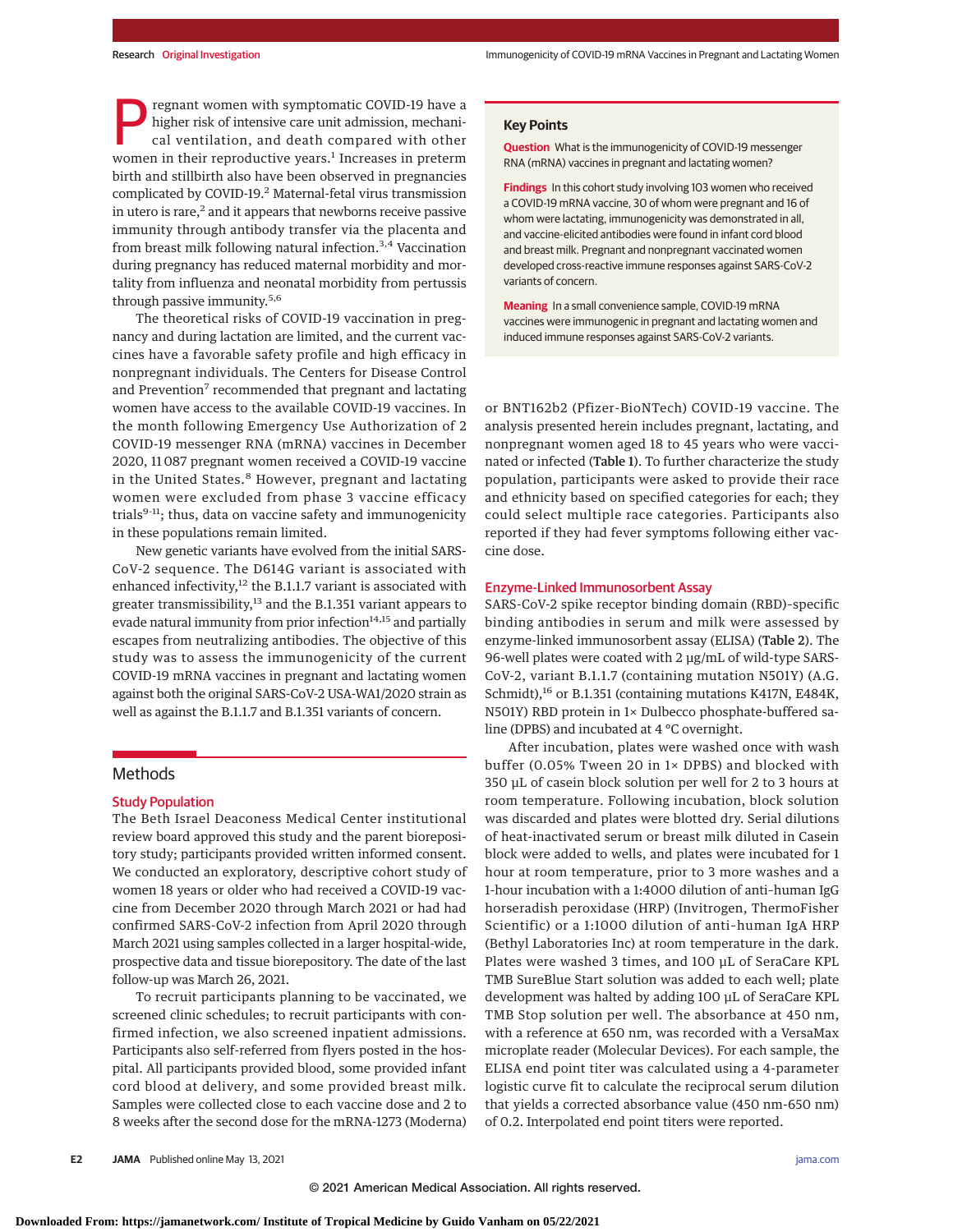Table 1. Characteristics of Participants (n = 103)

|                                                                     |                                               | No. (%) of women <sup>a</sup>              |                            |                         |                          |                        |  |
|---------------------------------------------------------------------|-----------------------------------------------|--------------------------------------------|----------------------------|-------------------------|--------------------------|------------------------|--|
|                                                                     |                                               | Vaccinated                                 |                            |                         | Unvaccinated, infected   |                        |  |
|                                                                     |                                               | Nonpregnant,<br>nonlactating<br>$(n = 57)$ | Pregnant<br>$(n = 30)^{b}$ | Lactating<br>$(n = 16)$ | Nonpregnant<br>$(n = 6)$ | Pregnant<br>$(n = 22)$ |  |
|                                                                     | Age, median (IQR), y                          | $30(25-35)$                                | $35(32-36)$                | 34 (32-36)              | 34 (33-38)               | $31(28-36)$            |  |
| Race, No.                                                           |                                               | 53                                         | 28                         | 16                      | 6                        | 18                     |  |
|                                                                     | White                                         | 38(72)                                     | 24 (86)                    | 13 (81)                 | 3(50)                    | 10(56)                 |  |
|                                                                     | Black                                         | 3(6)                                       | $\overline{0}$             | $\overline{0}$          | 2(33)                    | 5(28)                  |  |
|                                                                     | Asian                                         | 6(11)                                      | 3(11)                      | 3(19)                   | $\overline{0}$           | $\overline{0}$         |  |
|                                                                     | Other <sup>c</sup>                            | 6(11)                                      | 1(4)                       | $\overline{0}$          | 1(17)                    | 3(17)                  |  |
|                                                                     | Ethnicity, No.                                | 51                                         | 28                         | 15                      | 6                        | 19                     |  |
|                                                                     | Hispanic or Latina                            | 7(14)                                      | 1(4)                       | 1(7)                    | 3(50)                    | 4(21)                  |  |
|                                                                     | Vaccine                                       |                                            |                            |                         |                          |                        |  |
|                                                                     | BNT162b2 (Pfizer-BioNTech)                    | 34(60)                                     | 11(37)                     | 11 (69)                 |                          |                        |  |
|                                                                     | mRNA-1273 (Moderna)                           | 23(40)                                     | 19(63)                     | 5(31)                   |                          |                        |  |
|                                                                     | Prior SARS-CoV-2 infection                    | 1(2)                                       | 2(7)                       | 1(6)                    | 6(100)                   | 22(100)                |  |
| Gestational age<br>at first vaccine dose, wk                        |                                               |                                            |                            |                         |                          |                        |  |
|                                                                     | < 14                                          |                                            | 5(17)                      |                         |                          |                        |  |
|                                                                     | 14 to <28                                     |                                            | 15(50)                     |                         |                          |                        |  |
|                                                                     | $\geq$ 28                                     |                                            | 10(33)                     |                         |                          |                        |  |
|                                                                     | Gestational age<br>at symptom onset, wk       |                                            |                            |                         |                          |                        |  |
|                                                                     | < 14                                          |                                            |                            |                         |                          | 3(14)                  |  |
|                                                                     | 14 to < 28                                    |                                            |                            |                         |                          | 7(32)                  |  |
|                                                                     | $\geq$ 28                                     |                                            |                            |                         |                          | 12(55)                 |  |
| Days from second vaccine dose<br>to sample collection, median (IQR) |                                               | $21(17-27)$                                | $21(14-36)$                | $26(18-31)$             |                          |                        |  |
| Days from symptom onset<br>to sample collection, median (IQR)       |                                               |                                            |                            |                         | $12(10-20)$              | 41 (15-140)            |  |
|                                                                     | Fever within 48 h, No./total (%) <sup>d</sup> |                                            |                            |                         |                          |                        |  |
|                                                                     | After first dose                              | 1/52(2)                                    | 0/30                       | 0/16                    |                          |                        |  |
|                                                                     | After second dose                             | 27/52(52)                                  | 4/29(14)                   | 7/16(44)                |                          |                        |  |

Abbreviation: IOR, interquartile range.

<sup>a</sup> Participants were chosen from the biorepository based on their age, pregnancy status, and sample availability at the time of the analysis.

<sup>b</sup> Includes 3 participants who were vaccinated during pregnancy who also provided breast milk samples at delivery.

<sup>c</sup> Other indicates multiracial, unknown or unobtainable, or free-text designations that included Latina, Salvadoran, and Spanish. <sup>d</sup> Temperature of 38 °C or higher.

#### Pseudovirus Neutralizing Antibody Assay

The SARS-CoV-2 pseudoviruses expressing a luciferase reporter gene were generated in a similar approach, described previously.3,17-19 In brief, the packaging construct psPAX2 (AIDS Resource and Reagent Program), luciferase reporter plasmid pLenti-CMV Puro-Luc (Addgene), and spike protein expressing pcDNA3.1-SARS-CoV-2 SΔCT were cotransfected into HEK293T cells with calcium phosphate. Pseudoviruses were also generated using spike plasmids harboring mutations found in the USA-WA1/2020 variant (mutation D614G), B.1.1.7 variant (Global Initiative on Sharing All Influenza Data [GISAID] accession number, EPI\_ISL\_601443), and B.1.351 variant (GISAID accession number, EPI\_ISL\_712096). The supernatants containing the pseudotype viruses were collected 48 hours after transfection; pseudotype viruses were purified by filtration with a 0.45-μm filter.

To determine the neutralization activity of human adult and infant cord blood serum and whole breast milk, HEK293ThACE2 cells were seeded in 96-well tissue culture plates at a density of  $1.75 \times 10^4$  cells per well overnight. Three-fold serial dilutions of heat-inactivated serum samples were prepared and mixed with 50 μL of pseudovirus. The mixture was incubated at 37 °C for 1 hour before adding to HEK293ThACE2 cells. After 48 hours, cells were lysed in Steady-Glo Luciferase Assay (Promega Corp) according to the manufacturer's instructions. SARS-CoV-2 neutralization titers (NT50) were defined as the sample dilution at which a 50% reduction in relative light units was observed relative to the average of the virus control wells.

#### Systems Serology

For the functional analysis of sera samples, bead-based assays were used to quantify antibody–dependent cellular phagocytosis (ADCP), antibody–dependent neutrophil phagocytosis (ADNP), and antibody–dependent complement deposition (ADCD), as previously described.<sup>19</sup> Fluorescent streptavidin beads (ThermoFisher) were coupled to biotinylated SARS-CoV-2 Spike trimer (LakePharma) and incubated with diluted serum (ADCP and ADNP, 1:100; ADCD, 1:10). For ADCP, THP-1 cells (ATCC), derived from a human monocytic cell line, were added to the immune complexes and incubated for 16 hours at 37 °C. For ADNP, primary neutrophils were isolated using an ammonium chloride potassium lysis buffer from whole blood.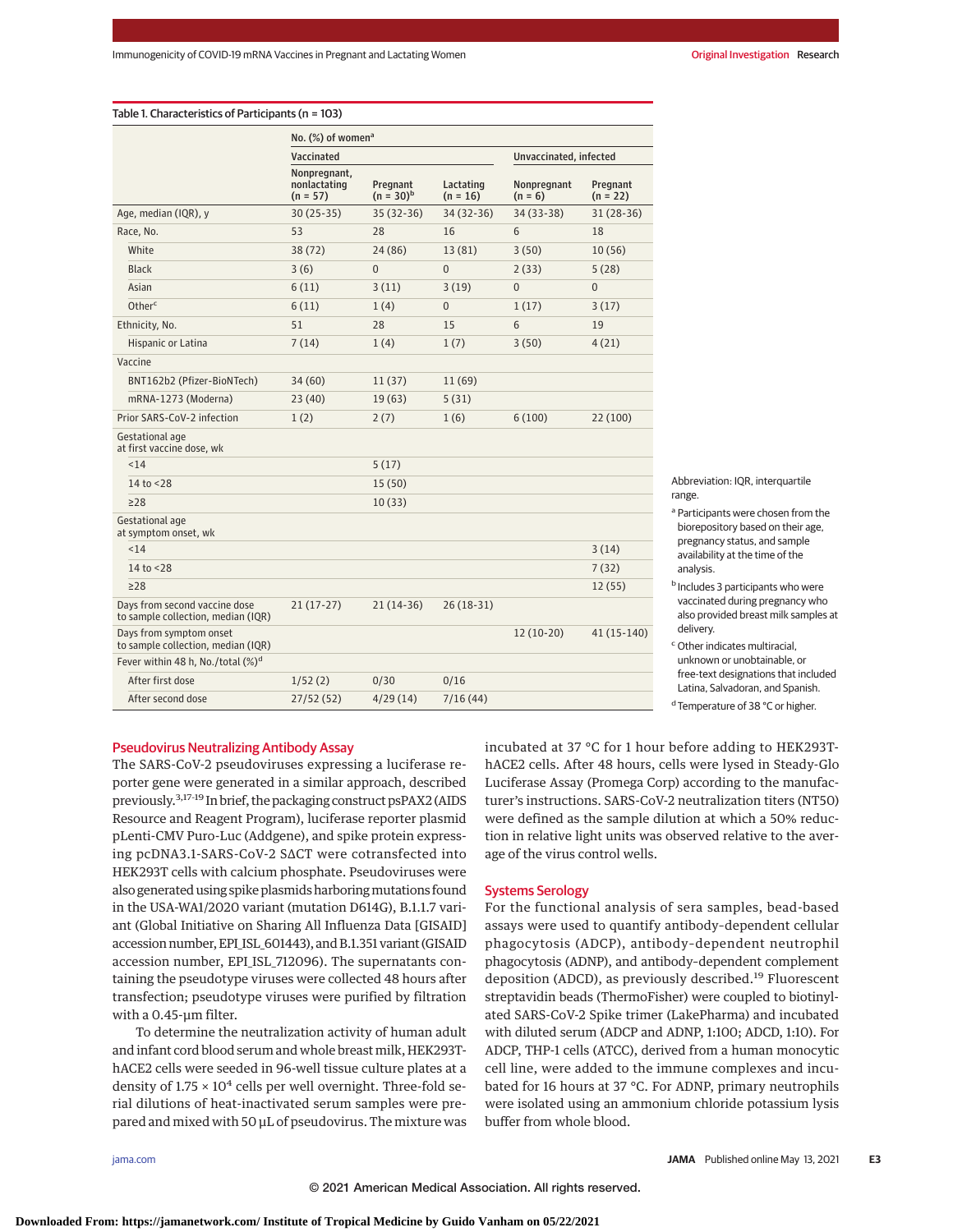|  |  |  |  |  |  |  |  |  |  | Table 2. Glossary of Immunologic Assays |  |
|--|--|--|--|--|--|--|--|--|--|-----------------------------------------|--|
|--|--|--|--|--|--|--|--|--|--|-----------------------------------------|--|

| Assay                                                | What can it detect?                                                                                                                                                                   | Immunologic interpretation                                                                                                             |  |  |  |  |
|------------------------------------------------------|---------------------------------------------------------------------------------------------------------------------------------------------------------------------------------------|----------------------------------------------------------------------------------------------------------------------------------------|--|--|--|--|
| Humoral immune response                              |                                                                                                                                                                                       |                                                                                                                                        |  |  |  |  |
| Receptor binding domain (RBD)                        | Quantifies IgG or IgA antibody that binds to SARS-CoV-2 spike RBD                                                                                                                     | Measure of antiviral humoral immune response                                                                                           |  |  |  |  |
| lgG and lgA binding antibody                         | after vaccination or infection using ELISA                                                                                                                                            | Can assess cross-reactive serum IgG or IgA binding<br>against viral variants of concern using mutated spike<br>RBD protein             |  |  |  |  |
| Pseudovirus neutralizing antibody<br>(NT50)          | Functional assay that measures serum antibodies that can neutralize<br>viral particles (inhibit cell entry) after vaccination or infection                                            | Measure of functional antiviral humoral immune<br>response                                                                             |  |  |  |  |
|                                                      |                                                                                                                                                                                       | Can assess cross-reactive serum neutralization<br>of viral variants of concern using pseudoviruses<br>expressing mutated spike protein |  |  |  |  |
| Systems serology                                     |                                                                                                                                                                                       |                                                                                                                                        |  |  |  |  |
| Antibody-dependent cellular<br>phagocytosis (ADCP)   | Functional assay that detects monocyte phagocytosis (clearance)<br>of antibody-antigen (SARS-CoV-2 spike) immune complexes                                                            | Measures antibody-dependent antiviral cellular<br>function (monocytes)                                                                 |  |  |  |  |
| Antibody-dependent neutrophil<br>phagocytosis (ADNP) | Functional assay that detects neutrophil phagocytosis (clearance)<br>of antibody-antigen SARS-CoV-2 spike immune complexes                                                            | Measures antibody-dependent antiviral cellular<br>function (neutrophils)                                                               |  |  |  |  |
| Antibody-dependent complement<br>deposition (ADCD)   | Functional assay that detects antibody-driven SARS-CoV-2<br>spike-specific complement activation                                                                                      | Measures antibody-dependent antiviral complement<br>activity                                                                           |  |  |  |  |
| Cellular immune response                             |                                                                                                                                                                                       |                                                                                                                                        |  |  |  |  |
| IFN-y enzyme-linked immunospot                       | Quantity of $T_H1$ (IFN-y) proinflammatory cellular response to                                                                                                                       | Measure of antiviral cellular immune response                                                                                          |  |  |  |  |
| (ELISPOT)                                            | SARS-CoV-2 spike peptides after vaccination or infection                                                                                                                              | Can assess cross-reactive cellular response against<br>viral variants of concern using mutated spike peptides                          |  |  |  |  |
| Intracellular cytokine staining                      | Quantity of $T_H1$ (IFN-y) response to SARS-CoV-2 spike peptides                                                                                                                      | Measure of antiviral cellular immune response                                                                                          |  |  |  |  |
| (ICS)                                                | in CD4 and CD8 T-cell subsets after vaccination or infection;<br>IFN-y response by CD4, CD8, and central memory CD4 and CD8 T-cell<br>subsets is assessed using flow cytometry gating | Can assess cross-reactive cellular response against<br>viral variants of concern using mutated spike peptides                          |  |  |  |  |
| Abbreviation: $T_H$ 1, type 1 helper T cells.        |                                                                                                                                                                                       |                                                                                                                                        |  |  |  |  |

After a 1-hour incubation at 37 °C, neutrophils were stained with an anti-CD66b PacBlue detection antibody (Biolegend). For the ADCD assay, lyophilized guinea pig complement component 3b (C3b) (Sigma) was resuspended according to manufacturer's instructions and diluted in a gelatin veronal buffer with calcium and magnesium (Boston BioProducts). After incubation, C3 was detected with fluorescein-conjugated goat IgG fraction to guinea pig complement C3 (MPbio). For ADCP, events were gated on bead-positive cells, whereas neutrophils were defined as CD66b positive followed by gating on bead-positive neutrophils for ADNP. ADCP and ADNP data were reported as the phagocytic score, calculated using the following formula: phagocytic score = {[percentage of beadpositive cells] × [geometric mean MFI (mean fluorescence index) for bead-positive cells]}/1000. ADCD was reported as the MFI of C3 deposition.

#### IFN-γ Enzyme-Linked Immunospot Assay

Enzyme-linked immunospot (ELISPOT) assay plates were coated with mouse anti–human IFN-γ monoclonal antibody (MabTech) at 1 µg per well and incubated overnight at 4  $\degree$ C. Plates were washed with DPBS and blocked with R10 media (RPMI with 10% heat-inactivated fetal bovine serum [FBS] with 1% of 100× penicillin-streptomycin, 1 M of HEPES buffer, 100mM of sodium pyruvate, 200mM of L-glutamine, and 0.1% of 55 mM of 2-mercaptoethanol) for 2 to 4 hours at 37 °C. Peptides from wild-type, B.1.1.7, and B.1.351 variant spike (21st Century Biochemicals) were prepared and plated at a concentration of 2 μg per well, and 100 000 cells per well were added to the plate.

The peptides and cells were incubated for 15 to 20 hours at 37 °C. All steps following this incubation were performed at room temperature. The plates were washed with an ELISPOT wash buffer and incubated for 2 to 4 hours with 1 μg/mL of biotinylated mouse anti–human IFN-γ monoclonal antibody (MabTech). The plates were washed again and incubated for 2 to 3 hours with 1.33 μg/mL of conjugated goat antibiotin alkaline phosphatase (Rockland Inc). The final wash was followed by adding nitor-blue tetrazolium and 5-bromo-4 chloro-3-indolyphosphate *p*-toludine salt (NBT/BCIP chromogen) substrate solution for 7 minutes. The chromogen was discarded, and the plates were washed with water and dried in a dim place for 24 hours. Plates were scanned and counted on an immunospot analyzer (Cellular Technologies Ltd).

## Intracellular Cytokine Staining Assay

Peripheral blood mononuclear cells were resuspended at a concentration of 10<sup>6</sup> cells in 100 μL of R10 media supplemented with a CD49d monoclonal antibody (1 μg/mL) and a CD28 monoclonal antibody (1 μg/mL). Each sample was assessed with mock (100 μL of R10 plus 0.5% dimethyl sulfoxide; background control), peptides (2 μg/mL), and/or 10 pg/mL of phorbol myristate acetate and 1 μg/mL of ionomycin (Sigma-Aldrich) (100 μL; positive control) and incubated at 37 °C for 1 hour. After incubation, 0.25 μL of GolgiStop (BD Bioscience), which contains monensin, and 0.25 μL of GolgiPlug (BD Bioscience), which contains brefeldin A, in 50 μL of R10 was added to each well and incubated at 37 °C for 8 hours and then held at 4 °C overnight.

The next day, the cells were washed twice with DPBS, stained with aqua live-or-dead dye for 10 minutes, and then stained with predetermined titers of monoclonal antibodies (mAbs) against CD279 (clone EH12.1, BB700), CD4 (clone L200, BV711), CD27 (clone M-T271, BUV563), CD8 (clone SK1,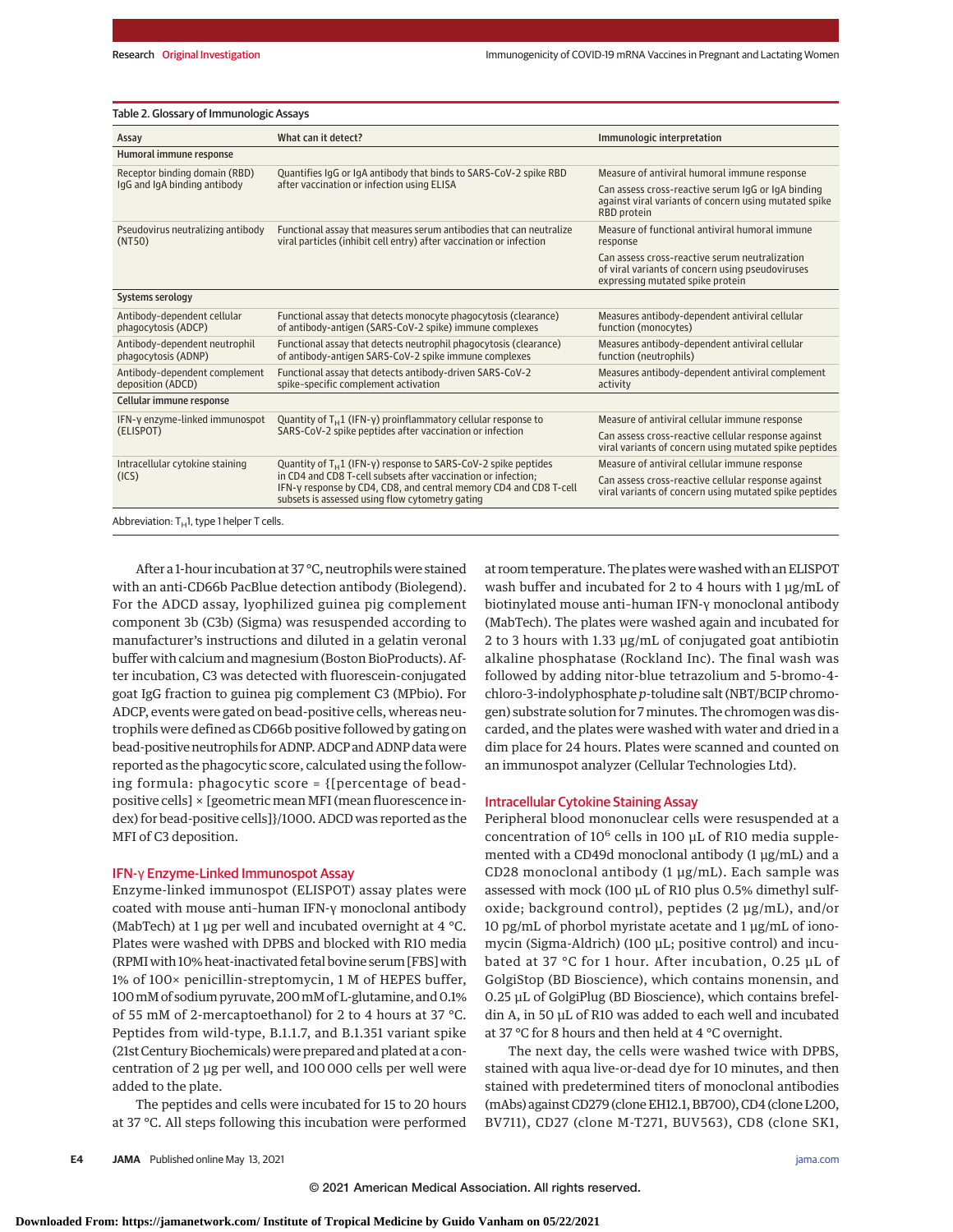BUV805), and CD45RA (clone 5H9, APC H7) for 30 minutes. Cells were then washed twice with a 2% FBS-DPBS buffer and incubated for 15minutes with 200 μL of BD CytoFix/CytoPerm fixation/permeabilization solution. Cells were washed twice with 1× Perm Wash buffer (BD Biosciences Perm/Wash Buffer 10× in the CytoFix/CytoPerm Fixation/ Permeabilization kit diluted with MilliQ water and passed through 0.22-μm filter) and stained intracellularly with mAbs against Ki67 (clone B56, BB515), IL-21 (clone 3A3-N2.1, PE), CD69 (clone TP1.55.3, ECD), IL-10 (clone JES3-9D7, PE CY7), IL-13 (clone JES10-5A2, BV421), IL-4 (clone MP4-25D2, BV605), TNF (clone Mab11, BV650), IL-17 (clone N49-653, BV750), IFN-γ (clone B27; BUV395), IL-2 (clone MQ1-17H12, BUV737), IL-6 (clone MQ2- 13A5, APC), and CD3 (clone SP34.2, Alexa 700) for 30 minutes. Cells were washed twice with 1× Perm Wash buffer and fixed with 250 μL of freshly prepared 1.5% formaldehyde. Fixed cells were transferred to a 96-well round bottom plate and analyzed by BD FACSymphony system.

# Statistical Analysis

Descriptive statistics were calculated using SAS 9.4 (SAS Institute Inc) and GraphPad Prism 8.4.3 (GraphPad Software). Data are presented as median with interquartile range (IQR) or proportion with standard deviation (SD).

# **Results**

## **Enrollment**

The hospital-wide biorepository enrolled 103 women aged 18 to 45 years who received an mRNA COVID-19 vaccine and had serum available for analysis; an additional 4 individuals declined to participate. Among these 103 participants, 30 were pregnant; 16 were lactating; and 57 were neither pregnant nor lactating (Table 1). Samples were obtained a median of 21 days (IQR, 17-27 days) after the second vaccine dose from nonpregnant women, 21 days (IQR, 14-36 days) from pregnant women, and 26 days (IQR, 19-31 days) from lactating women. Nine pregnant women delivered during the study and contributed infant cord blood. Fifty-six participants (54%) received BNT162b2; 47 (46%) received mRNA-1273. Prior SARS-CoV-2 infection was diagnosed in 4 (4%) of the vaccinated participants. Among pregnant participants, 5 (17%) received their first vaccine dose in the first trimester, 15 (50%) in the second, and 10 (33%) in the third.

The hospital-wide biorepository also enrolled 70 women aged 18 to 45 years who were tested for SARS-CoV-2, including 60 pregnant women; an additional 76 individuals declined to participate. The analysis presented herein includes 22 pregnant and 6 nonpregnant unvaccinated women with SARS-CoV-2 infection as comparators who had serum available for analysis. These participants were more likely to selfidentify as Black or Hispanic than were the vaccinated women (Table 1). Among women who had not been vaccinated but had been infected, the median time from symptom onset (or positive polymerase chain reaction [PCR] test result among those who were asymptomatic) to sample collection was 12 days (IQR, 10-20 days) for nonpregnant women and 41 days (IQR, 15-140

days) for pregnant women. Among participants infected but not vaccinated, 1 nonpregnant (17%) and 3 pregnant (14%) women experienced severe disease.

# **Reactogenicity**

After the second dose, fever was reported in 27 nonpregnant (52%, SD; 7%), 4 pregnant (14%; SD, 6%), and 7 lactating (44%; SD, 12%) women (Table 1). Among nonpregnant women, 5 did not report whether they had a fever within 48 hours after the first or second dose; 1 pregnant woman did not report whether she had a fever after the second dose. No severe adverse events or pregnancy or neonatal complications were observed.

#### Serum Binding and Functional Antibody Responses

The median RBD–IgG binding antibody titers in nonpregnant (37 839), pregnant (27 601), and lactating (23 497) women after the second vaccine dose were higher than their baseline prevaccination titers (28) (Figure 1A). Among pregnant women, median binding antibody titer was 27 601 following vaccination and was 1321 after infection. The median binding antibody titer was 37 839 following vaccination and was 771 after infection in nonpregnant women. Similarly, the median pseudovirus NT50 in vaccinated nonpregnant (901), pregnant (910), and lactating individuals (783) were higher than the prevaccination titers (20) (Figure 1B). Among those who were not vaccinated but were infected, the median NT50 values were 148 among those who were pregnant and 193 among those who were not pregnant. Among vaccinated individuals, ADNP activity was quantified with median phagocytic score of 58 in nonpregnant, 27 in pregnant, and 12 in lactating individuals (Figure 1C). The median MFI for ADCD among vaccinated nonpregnant women was 376; pregnant women, 402; and lactating women, 333 (Figure 1D). The median phagocytic score for ADCP among vaccinated nonpregnant women was 277; for pregnant women, 282; and for lactating women, 249 (Figure 1E).

#### Binding and Neutralizing Antibodies in Cord Blood

Nine paired maternal and infant cord blood samples were used to evaluate transplacental transfer of vaccine–elicited binding and neutralizing antibodies. Median maternal serum RBD IgG binding antibody titers at delivery were 14 953 compared with 19 873 in cord blood (Figure 2A). The median maternal NT50 at delivery was 1016 compared with 324 in cord blood (Figure 2B). In the unvaccinated infected maternal and infant dyads, the median RBD IgG binding antibody titers at delivery were 1342 in maternal sera and 635 in cord blood (Figure 2A), and the median NT50 was 151 in maternal sera compared with 164 in cord blood (Figure 2B).

## Binding and Neutralizing Antibodies in Breast milk

RBD IgG and IgA binding antibodies and neutralizing antibodies were assessed in breast milk following vaccination and infection. The median serum IgG binding antibody titer was 25 055 after vaccination and 1593 following natural infection. Median breast milk IgG titer was 97 in vaccinated and 203 in infected individuals (Figure 2C). The median serum IgA–binding antibodies were 820 after vaccination and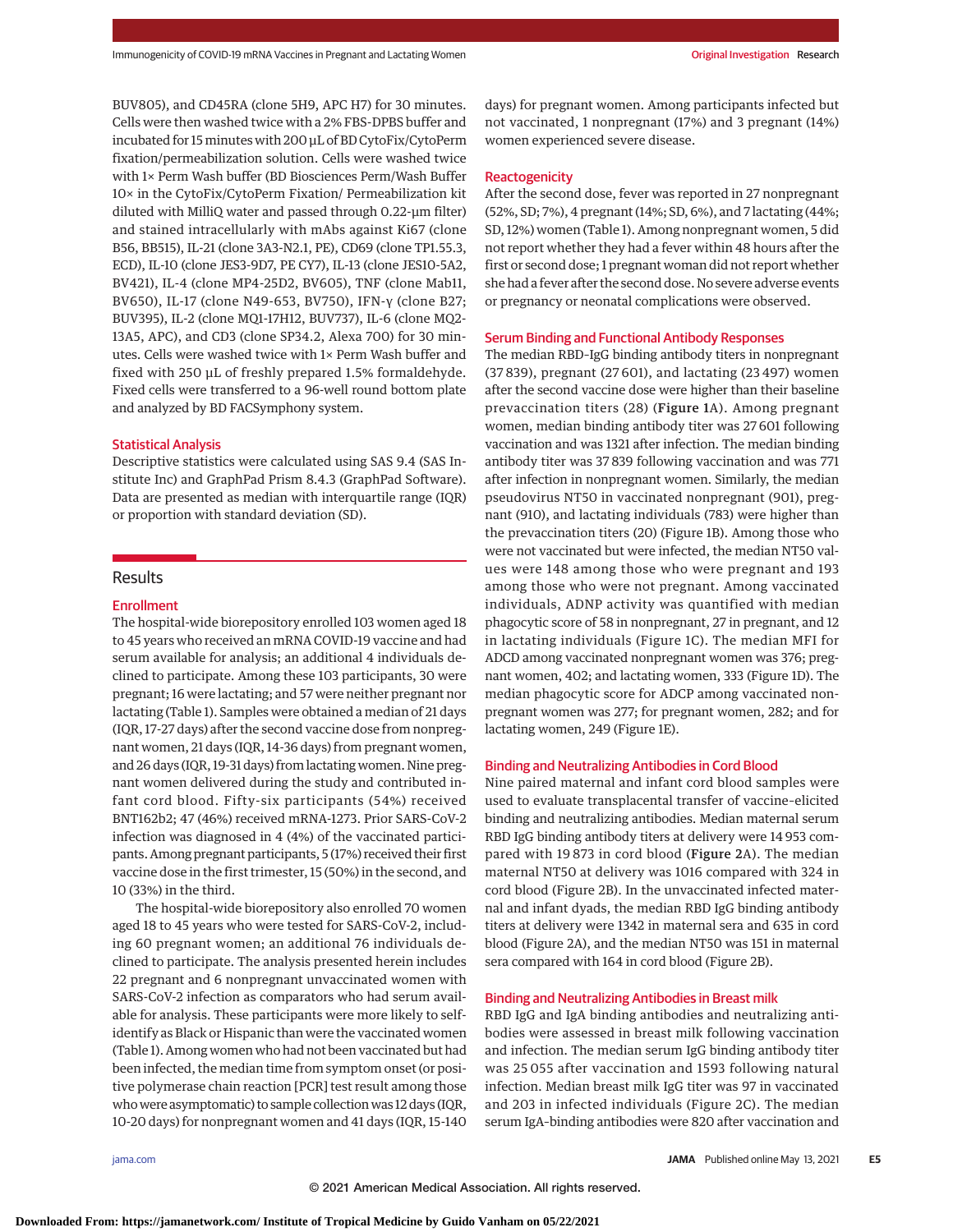

Figure 1. SARS-CoV-2 Binding and Functional Antibody Responses in Serum From Vaccinated and Unvaccinated, Infected Pregnant, Lactating, and Nonpregnant Women

This figurepresentsserumbindingand functionalantibody responses followingCOVID-19 vaccination and SARS-CoV-2 infection among women 45 years or younger.

A and B, Each panel compares vaccine antibody responses at 2 through 8 weeks after the second dose to nonpregnant and pregnant women who were unvaccinated and infected. Thirteen women (7 nonpregnant, 4 pregnant, and 2 lactating) who had baseline samples collected within 7 days of their first vaccine dose were selected based on the earliest sample availability and were analyzed as a negative assay control.

C, D, and E, Systems serology was used to quantify spike-specific antibody–dependent neutrophil phagocytosis (ADNP), antibody–dependent complement deposition (ADCD), and antibody–dependent monocyte cellular phagocytosis (ADCP).

For an explanation of antibody binding, neutralizing, and systems serology assays see Table 2**.** The red bars indicate the median; the dotted lines in panels A and B, the limit of detection; C3, complement component 3; NT50, neutralizing antibody titer serum dilution.

152 after infection. The median breast milk IgA binding antibodies were 25 after vaccination and 1940 after infection (Figure 2D). The median NT50 in breast milk was 75 following vaccination and 153 following infection (Figure 2E).

### T-Cell Responses in Peripheral Blood

Spike-specific T-cell responses were evaluated in 18 pregnant, 7 lactating, and 12 nonpregnant individuals with available peripheral blood mononuclear cells (PBMCs). The median ELISPOT responses in vaccinated pregnant individuals was 270 spot-forming cells (SFCs) per million PBMCs, 185 SFCs per million PBMCs in lactating, and 435 SFCs per million PBMCs in nonpregnant women. The percent of spike-specific IFN-γ production by CD4 T cells, CD4 central memory T cells, CD8 T cells, and CD8 central memory T cells were comparable in pregnant, lactating, and nonpregnant women (Figure 3).

# Humoral and Cellular Immune Responses to SARS-CoV-2 Variants of Concern

Serum RBD IgG binding antibodies and neutralizing antibodies to the B.1.1.7 and B.1.351 variants of concern were evaluated.<sup>20</sup> Binding antibody responses were comparable against wildtype USA-WA1/2020 and B.1.1.7 RBD proteins in nonpregnant, pregnant, and lactating women and in infant cord samples but were lower for the B.1.351 RBD protein (Figure 4A). The median neutralizing antibody titer in nonpregnant, pregnant, and lactating women was lower by 3.5 fold for the B.1.1.7 variant and 6-fold lower for the B.1.351 variant than for the USA-WA1/2020 variant (Figure 4B).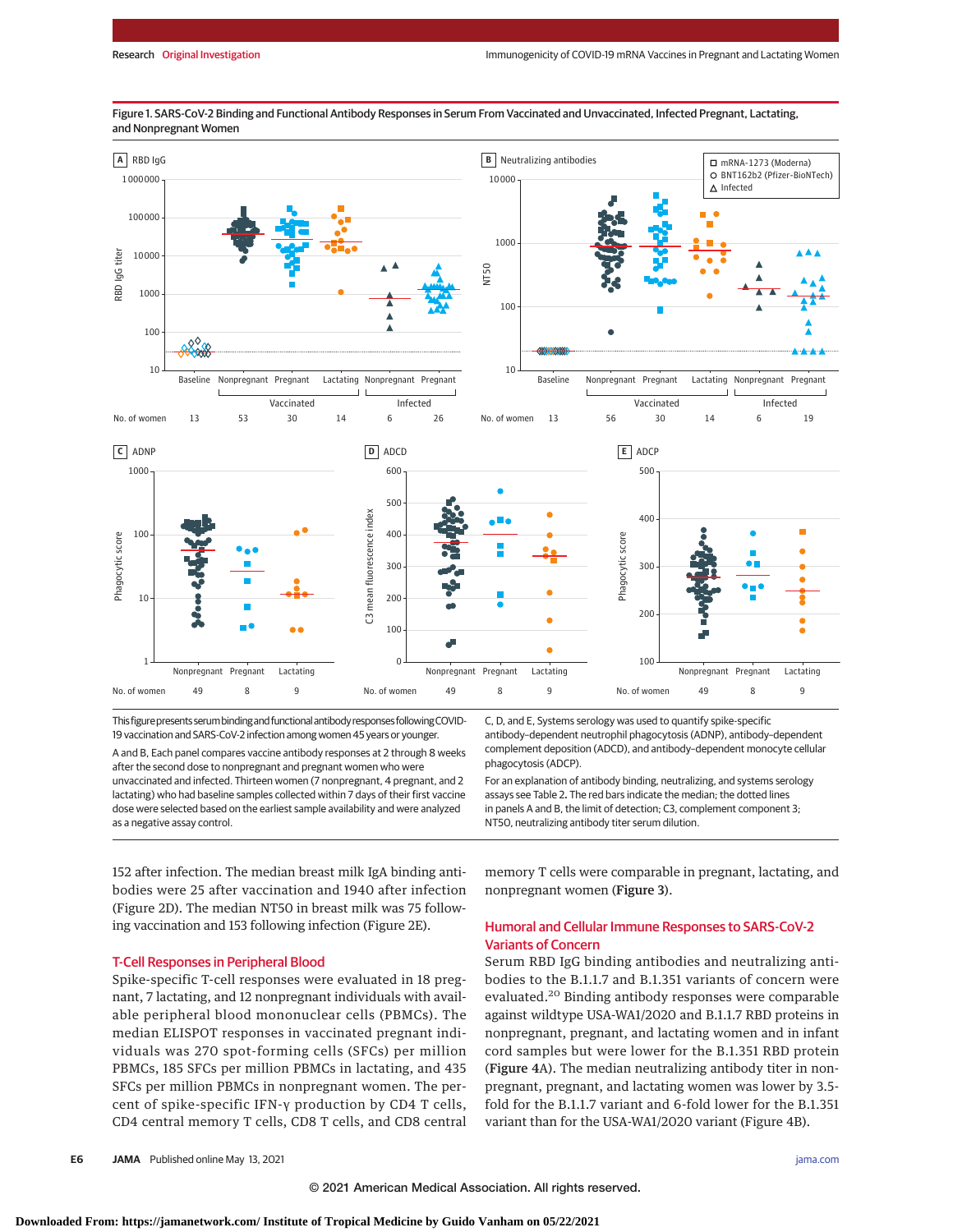

Figure 2. SARS-CoV-2 Binding and Neutralizing Antibody Responses in Infant Cord Blood and Breast Milk From Women Following Vaccination or Infection

A and B, The paired sera samples from maternal blood and cord blood at delivery were used to measure transplacental transfers of the SARS-CoV-2 receptor binding domain (RBD) and binding neutralizing antibody levels after 2 doses of vaccines compared with levels in women who were not vaccinated but were infected with SARS-CoV-2.

C, D, and E, Paired sera samples and breast milk from lactating participants were used to assess IgG and IgA RBD binding antibody and neutralizing antibody levels and compare them between women who were vaccinated and women

who were not vaccinated but were infected with SARS-CoV-2. Three participants (green data points) were vaccinated during pregnancy and provided breast milk in the immediate postpartum period. These 3 participants are included as vaccinated in the figure and are included in Table 1 with the pregnant group.

An explanation of binding and neutralizing assays can be found in Table 2. The red bars indicate the median and the dotted lines, the limit of detection.

Spike-specific T-cell responses were also compared with the wildtype USA-WA1/2020, B.1.1.7, and B.1.351 peptides by ELISPOT and ICS assays following vaccination. There were no differences in ELISPOT responses , CD4 T-cell responses, CD4 centralmemory T-cell responses, CD8 T-cell responses, or CD8 central memory T-cell responses across these variants.

## **Discussion**

COVID-19 mRNA vaccines were immunogenic, as quantified by both humoral and cellular immune responses, in preg-

nant, lactating, and nonpregnant, nonlactating women. Following the second dose of the mRNA vaccines, 13% of pregnant women and 47% of nonpregnant women reported fever. These findings need to be confirmed using the national v-safe Centers for Disease Control and Prevention registry.<sup>21</sup> Moreover, similar to prior studies,<sup>22</sup> this study validates that vaccination elicits higher antibody responses than does infection.

The detection of binding and neutralizing antibodies in infant cord blood suggests efficient transplacental transfer of maternal antibodies. As with the recommendation for diphtheria and tetanus toxoids and acellular pertussis vaccination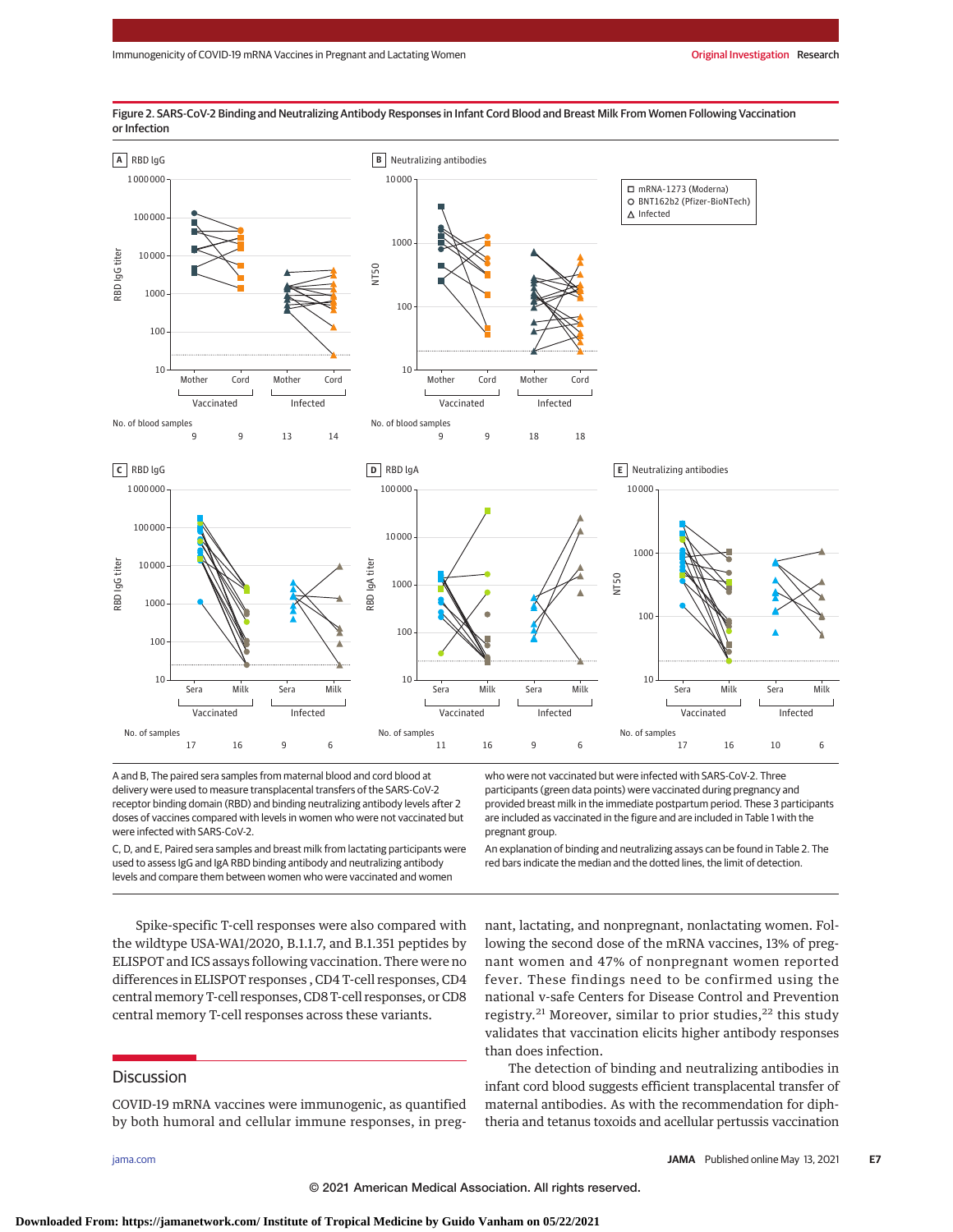

#### Figure 3. SARS-CoV-2 Spike–Specific Cellular Immune Responses in Vaccinated Pregnant, Lactating, and Nonpregnant Women

Peripheral blood mononuclear cells (PBMCs) following 2 doses of vaccines were stimulated with SARS-CoV-2 USA-WA1/2020 spike peptides. The T-cell responses were measured using IFN-γ enzyme-linked immunospot (ELISPOT) assays and multiparameter intracellular cytokine staining assays to assess

IFN-γtotal CD4 T cells, CD45RA− CD27+ central memory CD4 T cells, total CD8 T cells, and CD45RA− CD27+ central memory CD8 T cells.

The red bars indicate the median and the dotted lines, the limit of detection. See Table 2 for an explanation of ELISPOT and ICS assays.

in pregnancy to protect vulnerable newborns against pertussis, maternal COVID-19 vaccination in pregnancy may confer similar benefits for newborns who may be ineligible for vaccination. Vaccination also elicited binding and neutralizing antibodies in breast milk, although IgA responses were low in breast milk, with the exception of early breast milk from participants receiving a vaccine during pregnancy. Differential breast milk IgG- and IgA-antibody production specific to respiratory pathogens has been described in the setting of maternal infection and vaccination,<sup>23</sup> and future work should focus on delineating the timing of vaccination that optimizes delivery of breast milk antibodies to neonates. Other studies have similarly reported spike–specific binding antibodies in breast milk following vaccination.<sup>24</sup> The results of this study complement these studies by demonstrating neutralizing antibodies in both cord blood and breast milk, suggesting the possibility that newborns may be protected by maternal vaccination.

Consistent with recent reports,<sup>15,25,26</sup> reduced serum neutralizing antibody titers were evident against the B.1.1.7 variant that was originally identified in the UK and particularly against the B.1.351 variant thatwas originally identified in South Africa. Both vaccinated pregnant women and infant cord blood showed reductions in neutralizing antibody titers against these variants. In contrast, minimal reductions were observed against these variants for nonneutralizing antibody binding and for CD4 and CD8 T-cell responses in both pregnant and nonpregnant women following vaccination. These data suggest that there may be greater cross-reactivity for functional nonneutralizing antibodies and cellular immune responses than for neutralizing antibodies against SARS-CoV-2 variants of concern. The mechanistic roles of these different immune responses in protecting against COVID-19 infection and disease remain to be determined, but data from nonhuman primates suggest that both humoral and cellular immune responses may contribute to protection.<sup>17</sup>

## Limitations

This study has several limitations. First, the study size is small, and thus conclusions about vaccine safety and tolerability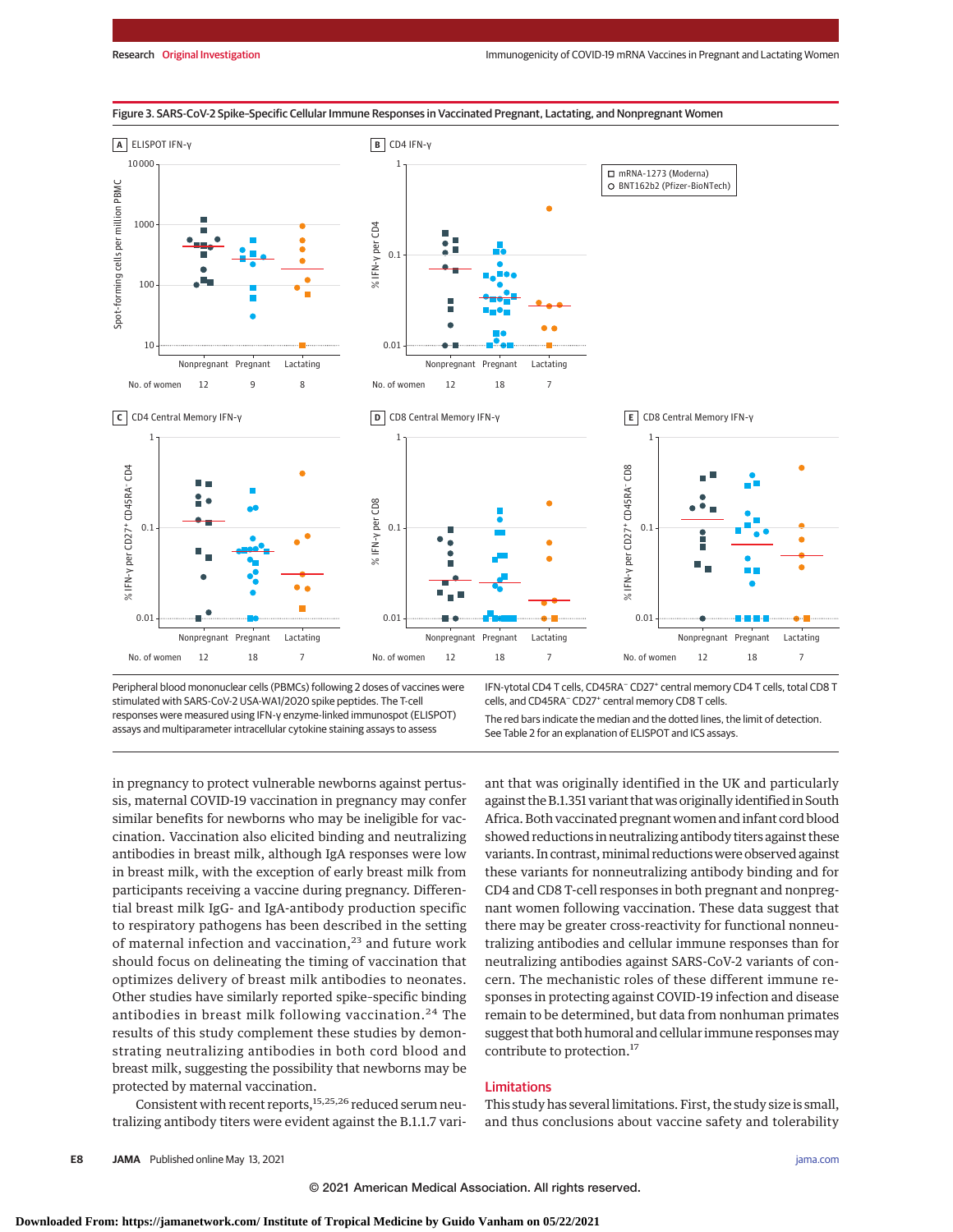

were measured using enzyme-linked immunospot (ELISPOT) assays and multiparameter intracellular cytokine

antibody binding and neutralizing assays and ELISPOT and ICS assays.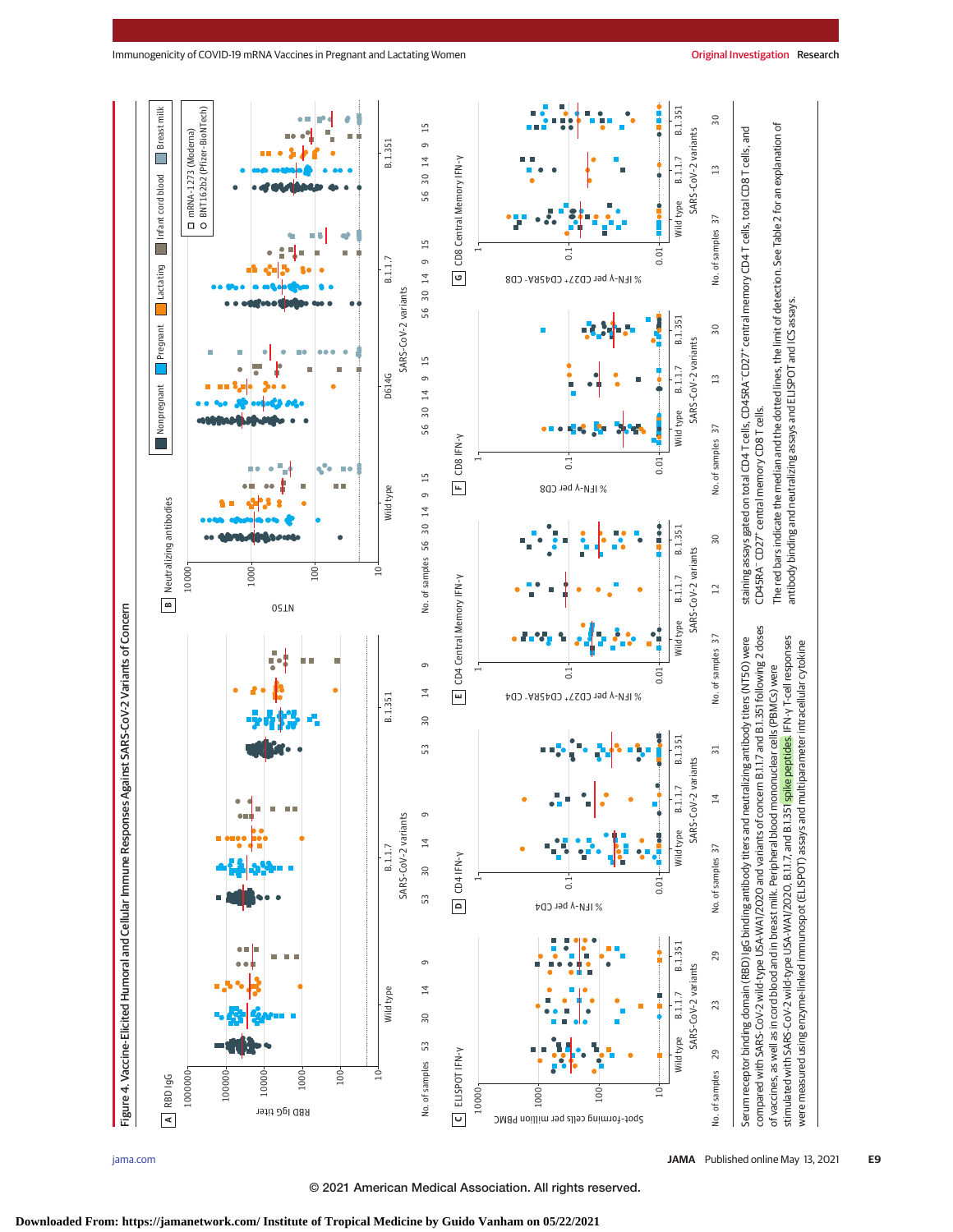could not be made. Second, the correlates of immunogenicity and protection against COVID-19 infection and disease have not yet been determined. Third, as a cohort study rather than a randomized clinical trial, any differences in the findings among the groups cannot be assumed to be causal. Fourth, given the reliance on a convenience sample of women who were willing to be vaccinated, the generalizability of the findings may be limited. Fifth, immune responses were evaluated at a short interval after vaccination; thus, conclusions regarding durability cannot be drawn from these results.

#### ARTICLE INFORMATION

**Accepted for Publication:** April 27, 2021.

#### **Published Online:** May 13, 2021. doi[:10.1001/jama.2021.7563](https://jamanetwork.com/journals/jama/fullarticle/10.1001/jama.2021.7563?utm_campaign=articlePDF%26utm_medium=articlePDFlink%26utm_source=articlePDF%26utm_content=jama.2021.7563)

**Author Affiliations:** Department of Obstetrics and Gynecology, Beth Israel Deaconess Medical Center, Boston, Massachusetts (Collier, Aguayo, Hacker); Harvard Medical School, Boston, Massachusetts (Collier, Chang, Jacob-Dolan, Feldman, Gebre, Schmidt, Alter, Hacker, Barouch); Center for Virology and Vaccine Research, Beth Israel Deaconess Medical Center, Boston, Massachusetts (Collier, McMahan, Yu, Tostanoski, Ansel, Chandrashekar, Patel, Apraku Bondzie, Sellers, Barrett, Sanborn, Wan, Chang, Anioke, Nkolola, Bradshaw, Jacob-Dolan, Gebre, Borducchi, Liu, Barouch); Ragon Institute of MGH, MIT, and Harvard, Cambridge, Massachusetts (Feldman, Schmidt, Alter, Barouch); SeromYx Systems Inc, Cambridge, Massachusetts (Suscovich, Linde); Department of Medicine, Beth Israel Deaconess Medical Center, Boston, Massachusetts (Hacker, Barouch).

**Author Contributions:** Drs Collier and Barouch had full access to all of the data in the study and take responsibility for the integrity of the data and the accuracy of the data analysis.

Concept and design: Collier, Alter, Barouch. Acquisition, analysis, or interpretation of data: Collier, McMahan, Yu, Tostanoski, Aguayo, Ansel, Chandrashekar, Patel, Apraku Bondzie, Sellers, Barrett, Sanborn, Wan, Chang, Anioke, Nkolola, Bradshaw, Jacob-Dolan, Feldman, Gebre, Borducchi, Liu, Schmidt, Suscovich, Linde, Hacker, Barouch.

Drafting of the manuscript: Collier, McMahan, Yu, Chang, Anioke, Barouch.

Critical revision of the manuscript for important intellectual content: Collier, Tostanoski, Aguayo, Ansel, Chandrashekar, Patel, Apraku Bondzie, Sellers, Barrett, Sanborn, Wan, Chang, Nkolola, Bradshaw, Jacob-Dolan, Feldman, Gebre, Borducchi, Liu, Schmidt, Suscovich, Linde, Alter, Hacker, Barouch.

Statistical analysis: Collier, Yu, Tostanoski, Chang, Hacker.

Obtained funding: Schmidt, Barouch. Administrative, technical, or material support: Collier, McMahan, Yu, Aguayo, Ansel, Chandrashekar, Patel, Apraku Bondzie, Sellers, Barrett, Sanborn, Chang, Anioke, Bradshaw, Feldman, Gebre, Liu, Suscovich, Linde, Barouch. Supervision: Collier, McMahan, Ansel, Nkolola, Schmidt, Alter, Barouch. Other - Performing assays: Wan.

Other - methodology, resources, data curation: Alter.

**Conflict of Interest Disclosures:** Dr Suscovich reported that he is an employee at and owns shares of SeromYx Systems Inc. Dr Linde reported that she is an employee of SeromYx Systems Inc. Dr Alter

reported cofounding and serving as a consultant to, and having a patent pending through SeromYx Systems Inc. Dr Barouch reported receiving grants from National Institutes of Health (NIH), the Henry M. Jackson Foundation of the Walter Reed Army Institute of Research, the Bill and Melinda Gates Foundation, the Defense Advanced Research Projects Agency, Gilead, Intima, Alkermes, CureVac, South Africa Medical Research Council, amfAR, Ragon Institute, MassCPR, Sanofi, Legend, and Zentalis; receiving personal fees from SQZ Biotech; and having a patent for COVID-19 vaccines licensed to Janssen with no premarket royalties or payments of any kind. No other disclosures were reported.

**Funding/Support:** This study was funded by grant CA260476 from the National Institutes of Health (NIH), and grants from the Ragon Institute of Massachusetts General Hospital, Massachusetts Institute of Technology, Harvard, the Massachusetts Consortium for Pathogen Readiness, and the Musk Foundation (DHB); AI146779 from the NIH (AGS); HD000849 from the Reproductive Scientist Development Program from the Eunice Kennedy Shriver National Institute of Child Health & Human Development and from Burroughs Wellcome Fund (AYC), AI007387 from the Multidisciplinary AIDS Training Program (LHT), and TR002541 from the Harvard Clinical and Translational Science Center (MRH).

**Role of the Funder/Sponsor:** The funders had no role in the design and conduct of the study; collection, management, analysis, and interpretation of the data; preparation, review, or approval of the manuscript; and decision to submit the manuscript for publication.

**Additional Contributions:** We thank the participants and their families, the frontline health care providers, and the Center for Virology and Vaccine Research, the Harvard Catalyst Clinical Research Center, the office of the Beth Israel Deaconess Medical Center Chief Academic Officer, and the Department of Obstetrics and Gynecology for enrollment, collection, and processing samples for the Beth Israel Deaconess Medical Center COVID-19 Biorepository.

#### **REFERENCES**

**1**. Zambrano LD, Ellington S, Strid P, et al; CDC COVID-19 Response Pregnancy and Infant Linked Outcomes Team. Update: characteristics of symptomatic women of reproductive age with laboratory-confirmed SARS-CoV-2 infection by pregnancy status—United States, January

# **Conclusions**

In this exploratory analysis of a convenience sample, receipt of a COVID-19 messenger RNA vaccine was immunogenic in pregnant women, and vaccine-elicited antibodies were transported to infant cord blood and breast milk. Pregnant and nonpregnant women who were vaccinated developed crossreactive antibody responses and T-cell responses against SARS-CoV-2 variants of concern.

> 22-October 3, 2020. MMWR Morb Mortal Wkly Rep. 2020;69(44):1641-1647. doi[:10.15585/mmwr.](https://dx.doi.org/10.15585/mmwr.mm6944e3) [mm6944e3](https://dx.doi.org/10.15585/mmwr.mm6944e3)

**2**. Rasmussen SA, Jamieson DJ. Pregnancy, postpartum care, and COVID-19 vaccination in 2021. JAMA. 2021;325(11):1099-1100. doi[:10.1001/jama.](https://jamanetwork.com/journals/jama/fullarticle/10.1001/jama.2021.1683?utm_campaign=articlePDF%26utm_medium=articlePDFlink%26utm_source=articlePDF%26utm_content=jama.2021.7563) [2021.1683](https://jamanetwork.com/journals/jama/fullarticle/10.1001/jama.2021.1683?utm_campaign=articlePDF%26utm_medium=articlePDFlink%26utm_source=articlePDF%26utm_content=jama.2021.7563)

**3**. Edlow AG, Li JZ, Collier AY, et al. Assessment of maternal and neonatal SARS-CoV-2 viral load, transplacental antibody transfer, and placental pathology in pregnancies during the COVID-19 pandemic.JAMA Netw Open. 2020;3(12):e2030455. doi[:10.1001/jamanetworkopen.2020.30455](https://jamanetwork.com/journals/jama/fullarticle/10.1001/jamanetworkopen.2020.30455?utm_campaign=articlePDF%26utm_medium=articlePDFlink%26utm_source=articlePDF%26utm_content=jama.2021.7563)

**4**. Pace RM, Williams JE, Jarvinen KM, et al. COVID-19 and human milk: SARS-CoV-2, antibodies, and neutralizing capacity. MedRxiv. Preprint posted online September 18, 2020. doi[:10.1101/2020.09.16.](https://dx.doi.org/10.1101/2020.09.16.20196071) [20196071](https://dx.doi.org/10.1101/2020.09.16.20196071)

**5**. Madhi SA, Cutland CL, Kuwanda L, et al; Maternal Flu Trial (Matflu) Team. Influenza vaccination of pregnant women and protection of their infants. N Engl J Med. 2014;371(10):918-931. doi[:10.1056/NEJMoa1401480](https://dx.doi.org/10.1056/NEJMoa1401480)

**6**. Winter K, Cherry JD, Harriman K. Effectiveness of prenatal tetanus, diphtheria, and acellular pertussis vaccination on pertussis severity in infants. Clin Infect Dis. 2017;64(1):9-14. doi[:10.1093/](https://dx.doi.org/10.1093/cid/ciw633) [cid/ciw633](https://dx.doi.org/10.1093/cid/ciw633)

**7**. Centers for Disease Control and Prevention. Information about COVID-19 vaccines for People who are pregnant or breastfeeding. Accessed March 8, 2021. [https://www.cdc.gov/coronavirus/](https://www.cdc.gov/coronavirus/2019-ncov/vaccines/recommendations/pregnancy.html) [2019-ncov/vaccines/recommendations/pregnancy.](https://www.cdc.gov/coronavirus/2019-ncov/vaccines/recommendations/pregnancy.html) [html](https://www.cdc.gov/coronavirus/2019-ncov/vaccines/recommendations/pregnancy.html)

**8**. Gee J, Marquez P, Su J, et al. First month of COVID-19 vaccine safety monitoring—United States, December 14, 2020-January 13, 2021. MMWR Morb Mortal Wkly Rep. 2021;70(8):283-288. doi[:10.](https://dx.doi.org/10.15585/mmwr.mm7008e3) [15585/mmwr.mm7008e3](https://dx.doi.org/10.15585/mmwr.mm7008e3)

**9**. Baden LR, El Sahly HM, Essink B, et al; COVE Study Group. Efficacy and safety of the mRNA-1273 SARS-CoV-2 vaccine. N Engl J Med. 2021;384(5): 403-416. doi[:10.1056/NEJMoa2035389](https://dx.doi.org/10.1056/NEJMoa2035389)

**10**. Polack FP, Thomas SJ, Kitchin N, et al; C4591001 Clinical Trial Group. Safety and efficacy of the BNT162b2 mRNA Covid-19 vaccine. N Engl J Med. 2020;383(27):2603-2615. doi[:10.1056/](https://dx.doi.org/10.1056/NEJMoa2034577) NF IMoa2034577

**11**. Sadoff J, Le Gars M, Shukarev G, et al. Interim results of a phase 1-2a trial of Ad26.COV2.S Covid-19 vaccine. N Engl J Med. 2021. doi[:10.1056/](https://dx.doi.org/10.1056/NEJMoa2034201) [NEJMoa2034201](https://dx.doi.org/10.1056/NEJMoa2034201)

**12**. Korber B, Fischer WM, Gnanakaran S, et al; Sheffield COVID-19 Genomics Group. Tracking changes in SARS-CoV-2 spike: evidence that D614G